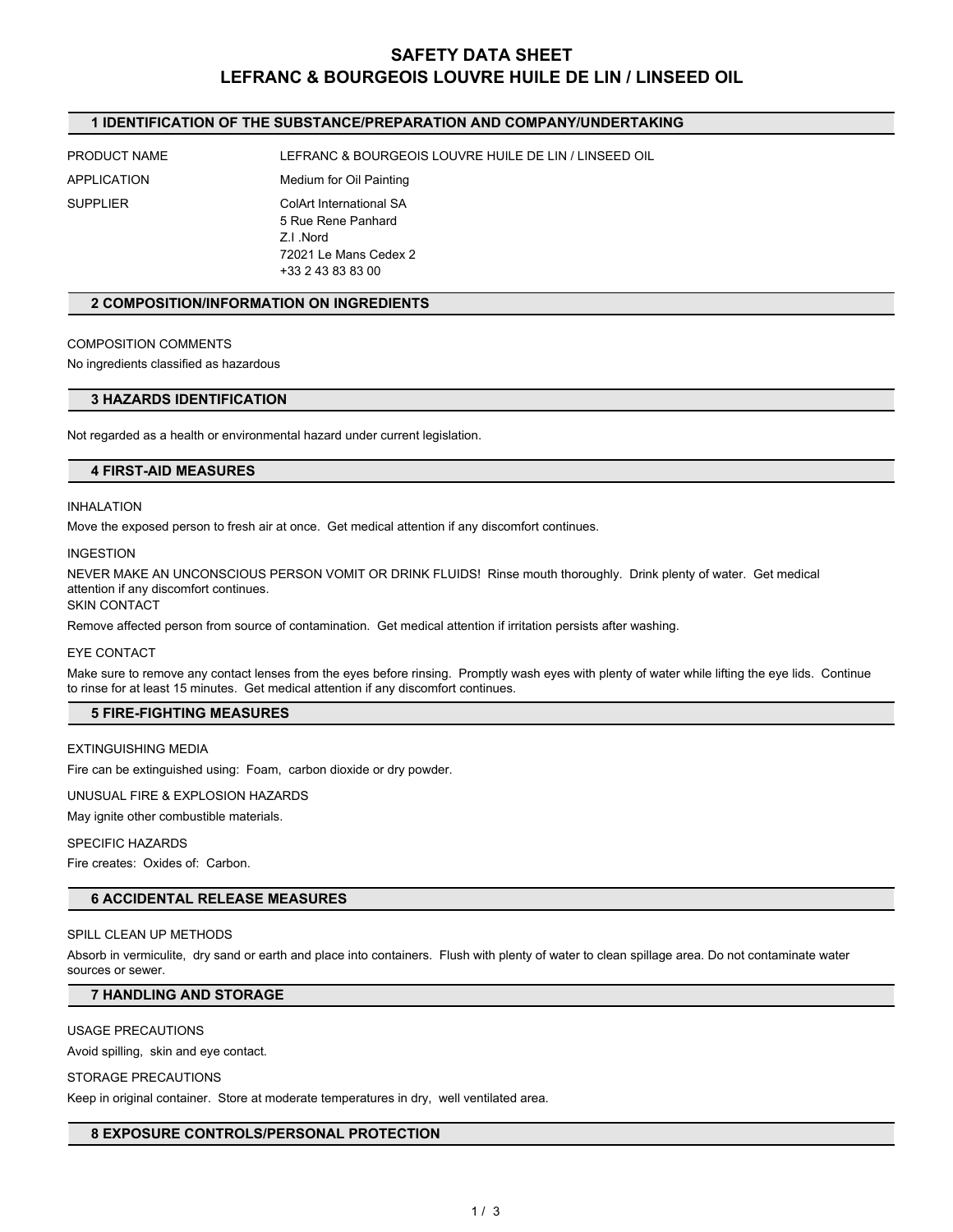# **LEFRANC & BOURGEOIS LOUVRE HUILE DE LIN / LINSEED OIL**

### INGREDIENT COMMENTS

No exposure limits noted for ingredient(s).

# HAND PROTECTION

Use suitable protective gloves if risk of skin contact.

### EYE PROTECTION

Not relevant.

### OTHER PROTECTION

Use barrier creams to prevent skin contact.

### HYGIENE MEASURES

Use appropriate hand lotion to prevent defatting and cracking of skin. No specific hygiene procedures noted, but good personal hygiene practices are always advisable, especially when working with chemicals.

# **9 PHYSICAL AND CHEMICAL PROPERTIES**

| APPEARANCE         | Liguid                    |                         |         |
|--------------------|---------------------------|-------------------------|---------|
| <b>COLOUR</b>      | Colourless to pale yellow |                         |         |
| <b>ODOUR</b>       | Characteristic            |                         |         |
| <b>SOLUBILITY</b>  | Insoluble in water        |                         |         |
| BOILING POINT (°C) | >300 760 mm Hg            | <b>RELATIVE DENSITY</b> | 0.93 20 |

# **10 STABILITY AND REACTIVITY**

# **STABILITY**

Stable under normal temperature conditions.

# CONDITIONS TO AVOID

Keep away from combustible material. Possible spontaneous combustion on drying.

## HAZARDOUS DECOMPOSITION PRODUCTS

Fire creates: Carbon monoxide (CO). Carbon dioxide (CO2).

# **11 TOXICOLOGICAL INFORMATION**

## HEALTH WARNINGS

No specific health warnings noted.

# **12 ECOLOGICAL INFORMATION**

## **ECOTOXICITY**

The product is not expected to be hazardous to the environment.

# **13 DISPOSAL CONSIDERATIONS**

# GENERAL INFORMATION

Rags and the like, moistened with flammable liquids, must be discarded into designated fireproof bucket.

## DISPOSAL METHODS

Dispose of waste and residues in accordance with local authority requirements.

# **14 TRANSPORT INFORMATION**

| ROAD TRANSPORT NOTES       | Not Classified  |
|----------------------------|-----------------|
| RAIL TRANSPORT NOTES       | Not Classified. |
| <b>SEA TRANSPORT NOTES</b> | Not Classified. |
| AIR TRANSPORT NOTES        | Not Classified. |

# **15 REGULATORY INFORMATION**